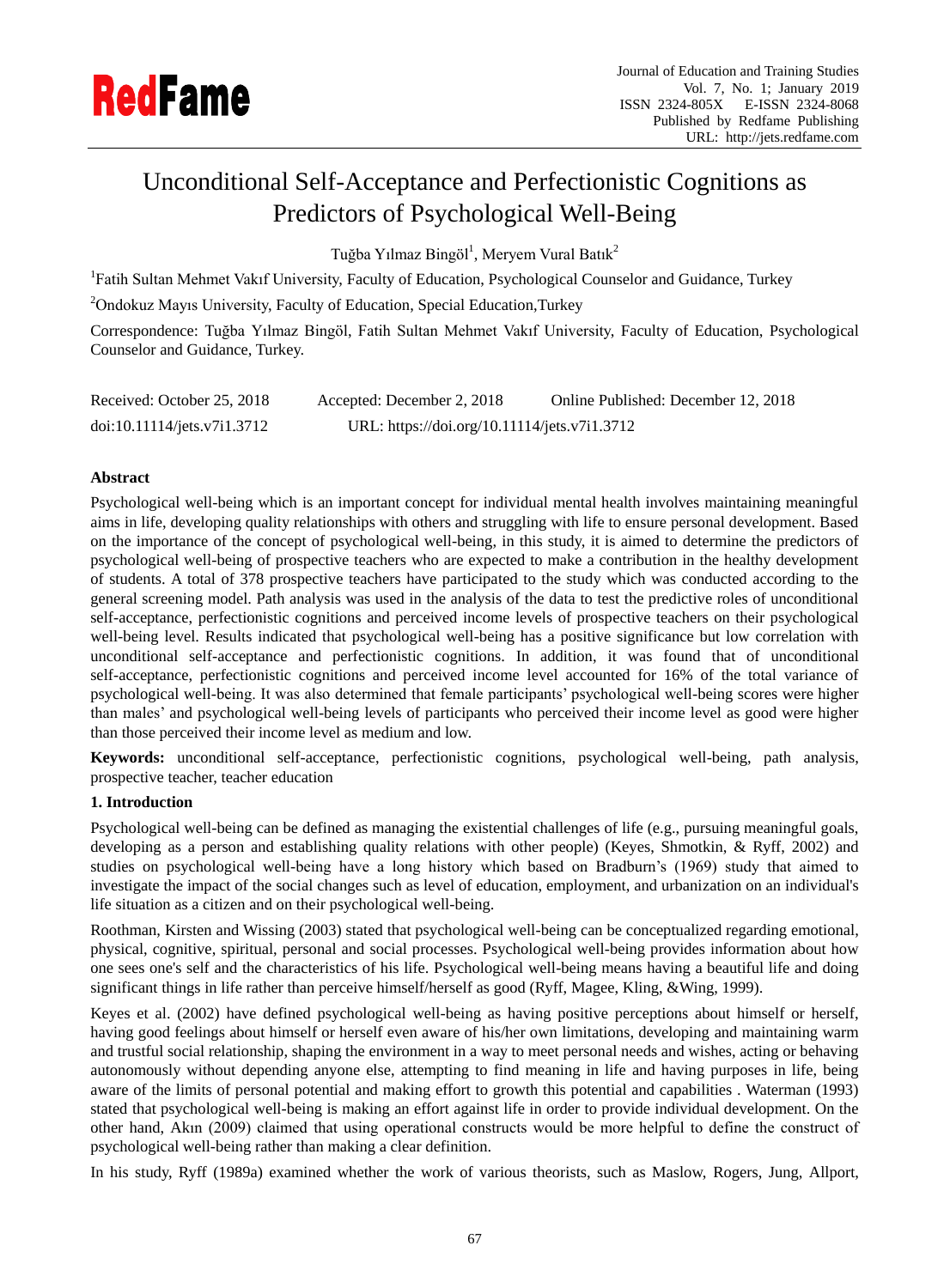Erikson, Buhler, Neugarten and Jahoda, was related to psychological well-being. As a result, he introduced the six-dimensional model of psychological well-being (Self-acceptance, positive relationships with others, autonomy, environmental mastery, purpose in life, and personal development).

Self-acceptance which is one of the dimensions of Ryff's psychological well-being model means having a positive attitude toward the self which includes good and bad qualities and having positive feelings about the past. Positive relations with others include having good and trusting relationships with others and feeling empathy, love, and trust. The concept of autonomy means regulating behaviors acting in a certain way by resisting social pressure. Environmental mastery reflects to manage the environment, have a sense of competence and mastery. The purpose in life is having goals in life and outlook that gives life meaning. Personal growth which is a close concept to self-actualization means having a sense of realizing potential (Ryff, 1989a). From this point of view, psychological well-being is a broad concept which is based on empirical theories.

Ryff (1989b) also have based the concept of psychological well-being on Aristotle's construct of 'eudemonia'. Ryff and Singer (2008) stated that in previous studies Aristotle's concept of eudemonia has been translated to mean happiness but this translation is inadequate to explain the concept of eudemonia. Besides, they remarked that eudemonia is the highest points of all goods reachable by human activity rather than happiness. In Ryff's (1995) theory, it is emphasized the importance of being aware of the individual potential and making this potential functional to reach self-fulfillment. In this sense empowerment of human is important. The characteristics that the power of the individual may bring along psychological well-being. Because psychological well-being requires the individual to develop his potential to be able to fully-functioning (Ryff, 1989a).

When the literature is examined, several studies on the relationship between psychological well-being and different variables such as social support (Lavasani, Borhanzadeh, Afzali, & Hejazi, 2011; Shakespeare-Finch & Green, 2013), life satisfaction, positive and negative emotions (Ryff, 1989a), family satisfaction (Mills, Grasmick, Morgan, & Wenk, 1992), personality (Schmutte & Ryff, 1997), early life experiences (Maier & Lachman, 2000), low neuroticism, education level, age, conscientiousness and extraversion (Keyes et al. 2002), social support, physical health, negative affect (Kahn, Hessling, & Russel, 2003), self-efficacy, optimism, social support (Karademas, 2006) and social skills (Segrin & Taylor, 2007) have been conducted. Based on the study of Ryff (1989a), the present study aimed to examine the relationship between self-acceptance and perfectionism with psychological well-being.

Unconditional self-acceptance is a concept developed by Ellis (1977, p. 101) as a solution to the problems of individuals related to self-evaluation and self-esteem and can be defined as accepting oneself as a whole and in an unconditional way by acting competently and smartly and without concerning about others approval. Acceptance occurs when a person considers himself/herself and others as a fallible person. In addition, living conditions are accepted as they exist. Individuals whose self- acceptance is higher acknowledge that the world is complex and that events are often out of personal control. However, this does not mean that acceptance is giving up. This acceptance philosophy means acknowledging that all that exists exists but they do not have to exist forever (Dryden, David, & Ellis, 2010).

Self-acceptance refers to the individual's satisfaction about himself/herself and is considered necessary for good mental health (Rogers, 1951; Scott, 1968). Self-acceptance requires a realistic and subjective awareness of one's own strengths and weaknesses. Self-acceptance causes the individual to feel that he/she is a 'unique value' (English & English, 1958; Jersild, 1960).

Unconditional self-acceptance involves accepting self without concerning about others love, respect, and approval (Hill, Hall, Appleton, & Kozub, 2008). An unconditional acceptance can be mentioned, even if the individual accepts himself/herself even when he/she is behaving in a wrong or unsuccessful manner. It is not necessary to evaluate or judge yourself or others as a whole positively or negatively. For example, a person's failure to complete a work does not make him an unsuccessful individual (Neean & Dryden, 2005, p: 5). In such a case, an individual should say 'I performed a low performance' rather than saying 'I am unsuccessful' (Maclnnes, 2003).

The concept of perfectionistic cognitions can be defined as automatic thoughts that are related with an individual's internal dialogues considering the need for being perfect and seeing own mistakes or deficiencies and the need for being perfect (Hewitt & Flett, 2002, 2007). Individuals who use perfectionistic cognitions frequently tend to exhibit A-type behaviors and self-punishing attitudes and perfectionistic cognitions are found positively correlated with the obsession of failure and self-criticism (Flett, Hewitt, Blankstein, & Gray 1998).

It is known that perfectionistic cognitions are related to concepts such as high stress and anxiety level (Flett, Madorsky, Hewitt, & Heisel, 2002) and depression (Besser, Flett, &Hewitt, 2010). However, Stoeber and Otto (2006) found that perfectionistic strivings, a healthy and adaptive dimension of perfectionism, are highly associated with extraversion, conscientiousness, endurance, positive affect, life satisfaction, active coping styles, exam performance, and external locus of control, low level of suicidal ideation, high level of perceived social support, depression and low level of self-blame.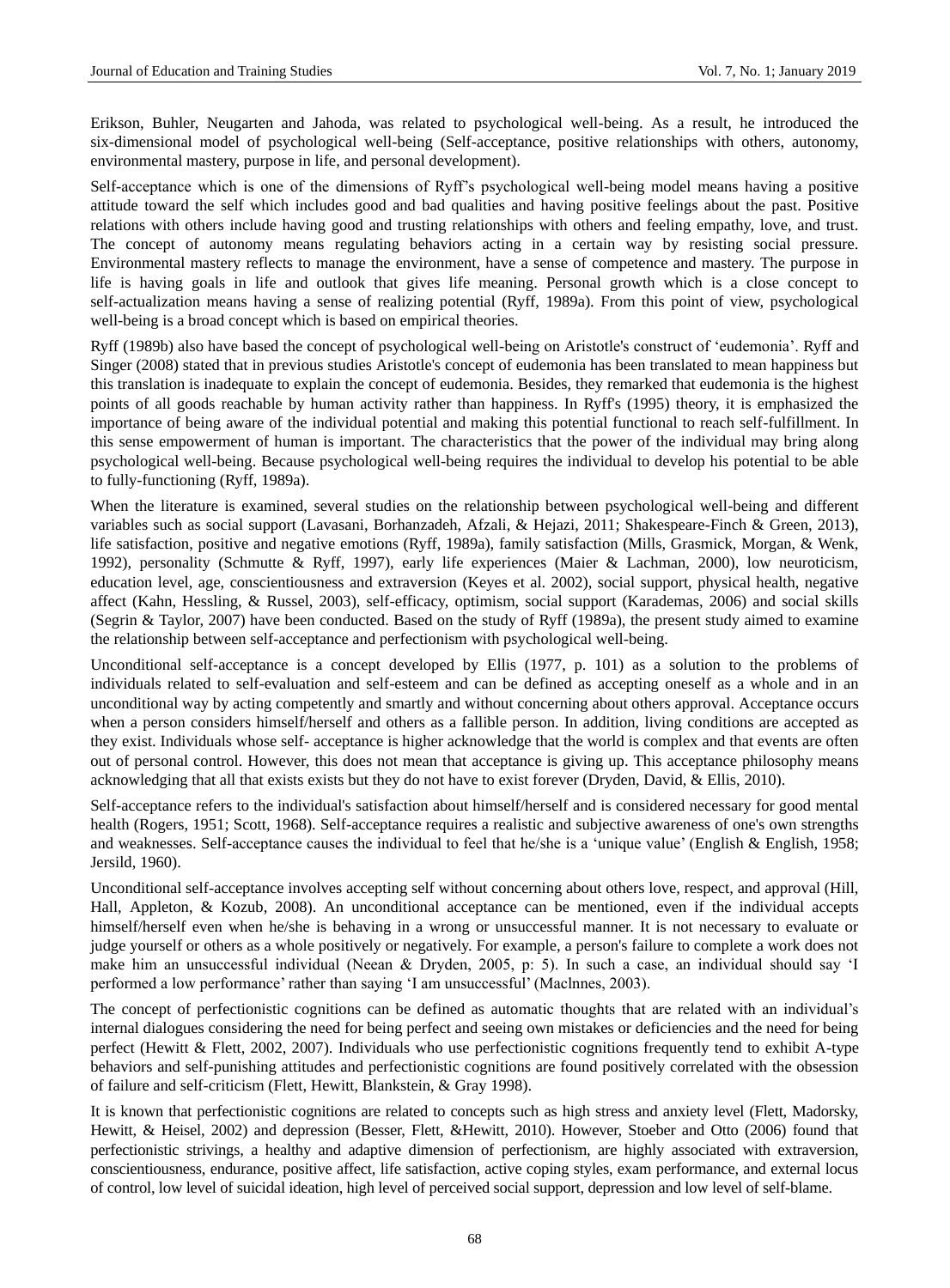The psychological health of the teachers who are responsible to raise the next healthy generation is of course important. For this reason and based on the studies given above the main problem of the present study is as follow:

Do the prospective teachers' unconditional self-acceptance, perfectionistic cognitions and perceived income levels predict their psychological well-being?

## *1.1 The Sub-Problems of the Study*

1. Is there a correlation between psychological well-being, unconditional self-acceptance and perfectionistic cognitions in prospective teachers?

2. Do the psychological well-being levels of prospective teachers differ in terms of gender?

3. Do the psychological well-being levels of prospective teachers differ in terms of perceived income level?

## **2. Method**

## *2.1 Research Model*

This study, which examined the variables that may have a predictive role on the psychological well-being of prospective teachers, was conducted according to the general screening model. The general screening model can be defined as a screening approach conducted on populations composing of a large number of people in order to reach a general idea regarding the population. This model is employed by screening the population as a whole or a certain group or sample within the population (Karasar, 1994).

## *2.2 Study Group*

The study group of the current study was composed of 378 prospective teachers studying at the Faculty of Education. Of the study group, 74.3 % were female and 25.7% were male. Of these prospective teachers, 31.5% were first graders, 28.8% were second graders, 20.4 % were third graders and 19.3% were fourth graders in Faculty of Education. Of these participants, 32.8% were studying in Preschool Education, 50% were studying in Special Education and 17.2% were studying in Turkish Language Teaching. The mean age of the study group was 21.18 years.

## *2.3 Data Collection Tools*

In this study data were collected via 'The Psychological Well-Being Scale', 'The Unconditional Self-Acceptance Scale', 'The Perfectionism Cognition Inventory' and 'The Personal Information Form'.

The Psychological Well-Being Scale (PWBS) which developed by Diener et al. (2009) and adapted to Turkish by Telef (2013), consists of eight items. The PWBS which developed to assess multiple aspects of individual functioning ranging from positive relationships to competency feelings, to having purpose and meaning in life, is a seven-Likert scale. The results of the exploratory factor analysis indicated that the total variance explained was 42% and all items are loaded on a single factor. As a result of the confirmatory factor analysis it was found that the fit indices had acceptable values  $(RMSEA = .08, SRMR = .04, GFI = .96, NFI = .94, RFI = .92, CFI = .95$  and IFI = .95). The Cronbach's alpha coefficient of the scale was calculated as .80. In this study, the Cronbach alpha coefficient for the PWBS was .85.

The Unconditional Self-Acceptance Scale (UCSAS) was developed by Kapıkıran and Kapıkıran (2010) and consists of 19 items. The UCSAS has a two-factor structure and scored with a seven-point Likert scale. The two-factor structure explained 36.77% of the total variance. To determine the discriminant validity of UCSAS the Dysfunctional Attitudes Scale, the Autonomy Sociothropy Scale and the Brief Symptom Inventory were used and UCSAS was found significantly associated with sociotropy, the Dysfunctional Attitudes Scale and the Brief Symptom Inventory. The Cronbach alpha reliability coefficient of the UCSAS was calculated as .76 while test-re-test correlation was found as .62. The item-total correlations ranged from .40 to .72. In this study, the Cronbach alpha coefficient for the UCSAS was .67.

The Perfectionism Cognition Inventory (PCI) was developed by Flett et al. (1998) and translated and adapted to Turkish culture by Altunbaş (2014). The original form of the PCI has 25 items that adopt five Likert-type scale. In the Turkish version of the scale, a two-factor structure consisting of 21 items was obtained as a result of the exploratory factor analysis. The total variance explained was 44.18%. The results of confirmatory factor analysis for PCI indicated that the two dimensional model was well fit  $(x2 / sd = 3.51$ , RMSEA = .078, SRMR = .060, CFI = 0.96). The Cronbach alpha internal consistency of the PCI was found for self-evaluation according to high standards .90, for negative self-evaluation .76 and for PCI overall .91. In this study, the Cronbach alpha coefficient for the PCI was .72.

The Personal Information Form which was prepared by the researchers was used to collect data on demographic variables of prospective teachers including age, gender, department, class and perceived income level.

## *2.4 Data Collection*

The data collection tools were administered to the volunteer prospective teachers studying at the Faculty of Education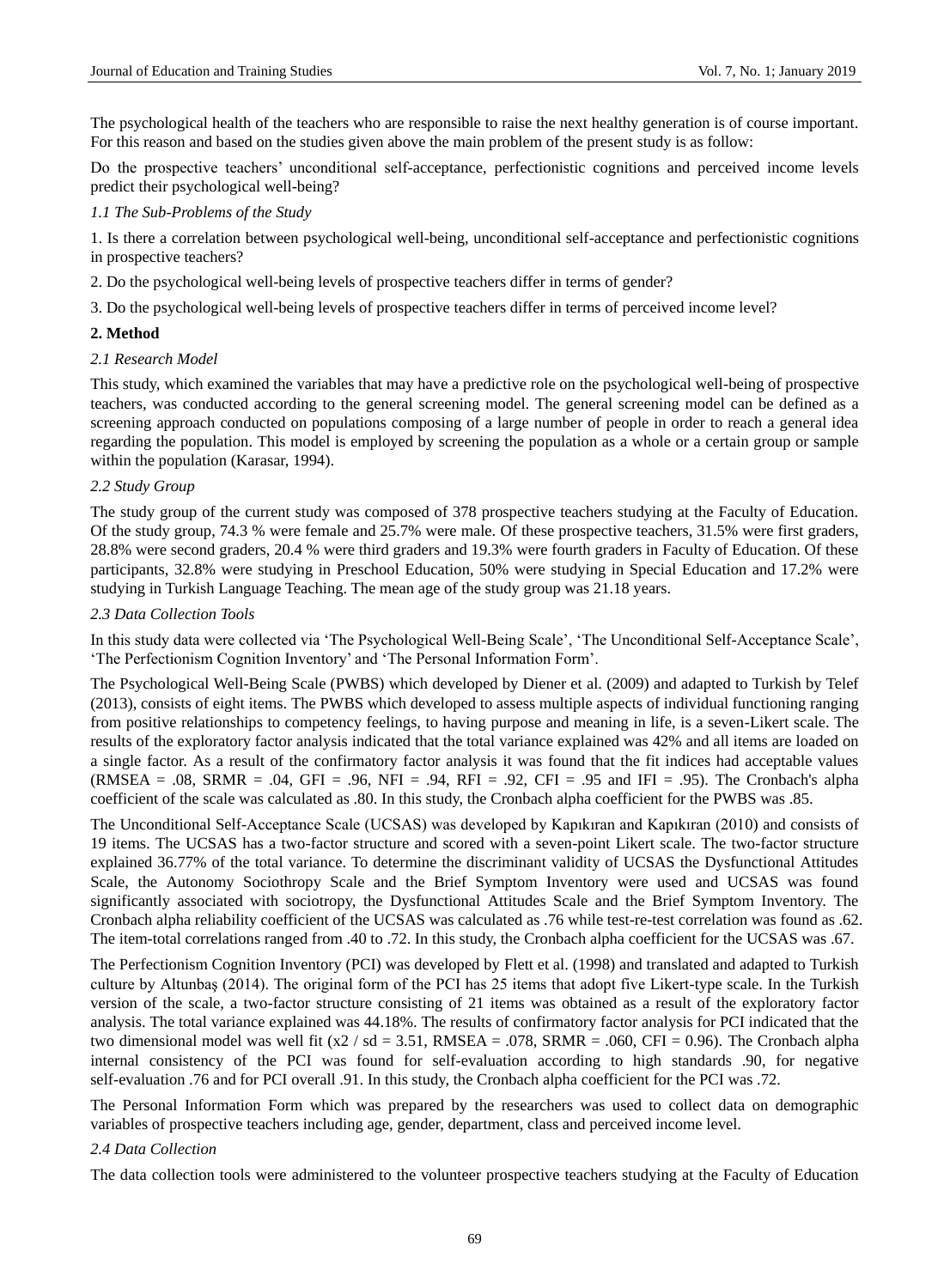during a regular course hour. Before the administration, all the participants were informed about the purpose of the research and questions of the participants about the research and data collection tools were answered by the researchers during the administration. It took approximately 20 minutes to administer all the data collection tools.

## *2.5 Analysis of Data*

First of all, descriptive statistics were calculated for each study variable. Parametric tests were used in statistical analysis due to the number of samples was adequate and the data has a normal distribution. Path analysis was used to examine the predictive roles of unconditional self-acceptance, perfectionistic cognitions and perceived income levels of prospective teachers on their psychological well-being level. In addition, Pearson correlation analysis was performed to determine the relationships between psychological well-being, unconditional self-acceptance, and perfectionistic cognitions of prospective teachers; an independent sample t-test was used to compare mean psychological well-being scores between the male and female groups; and a one-way analysis of variance was applied to compare the mean psychological well-being scores according to perceived income level. The data were analyzed using SPSS 21.0 software and AMOS 22. The significance was tested at .05 level.

## **3. Results**

## *3.1 Descriptive Statistics*

The mean psychological well-being, unconditional self-acceptance and perfectionistic cognitions scores of the prospective teachers and standard deviations and the correlational associations among study variables were presented in Table 1.

| Table 1. Descriptive Statistics For Study Variables and Inter-Correlations of the Variables |  |  |  |
|---------------------------------------------------------------------------------------------|--|--|--|
|---------------------------------------------------------------------------------------------|--|--|--|

|                           | Psychological<br>Well-Being | Unconditional<br>Self-Acceptance | Perfectionistic<br>Cognitions |
|---------------------------|-----------------------------|----------------------------------|-------------------------------|
| Psychological Well-Being  |                             | $.279***$                        | $.168*$                       |
| Mean                      | 43.70                       | 76.43                            | 48.65                         |
| <b>Standart Deviation</b> | 7 321                       | 12.225                           | 2.225                         |

## $*p<.01$ ,  $*p<.001$

As seen in Table 1, the mean psychological well-being scores of prospective teachers was 43.70 (Sd=7.321), the mean unconditional self-acceptance scores of participants was 76.43 (Sd=12.225) and the mean perfectionist cognitions scores of prospective teachers was 48.65 (Sd=10.577). There was a significant, positive but low correlation was found between psychological well-being and unconditional self-acceptance (r=.279, p<.001). Similarly, a significant, positive but low correlation was found between psychological well-being and perfectionist cognitions (r=.168, p<.01).

#### *3.2 Results of Path Analysis*

A model was established in accordance with previous literature on psychological well-being. The direct and indirect effects of variables were acquired by a path analysis and model fit indices were examined. In comparison to regression analysis, structural equation modeling provides a systematic and comprehensive analysis of a complex research problem in a single process by modeling the relationships between many dependent and independent variables. In addition, the amount of errors resulting from the measurement is minimized in path analysis (Yener, 2007). The standardized coefficients of the paths in the model are shown in Figure 1.



Figure 1. The standardized coefficients of the paths in the model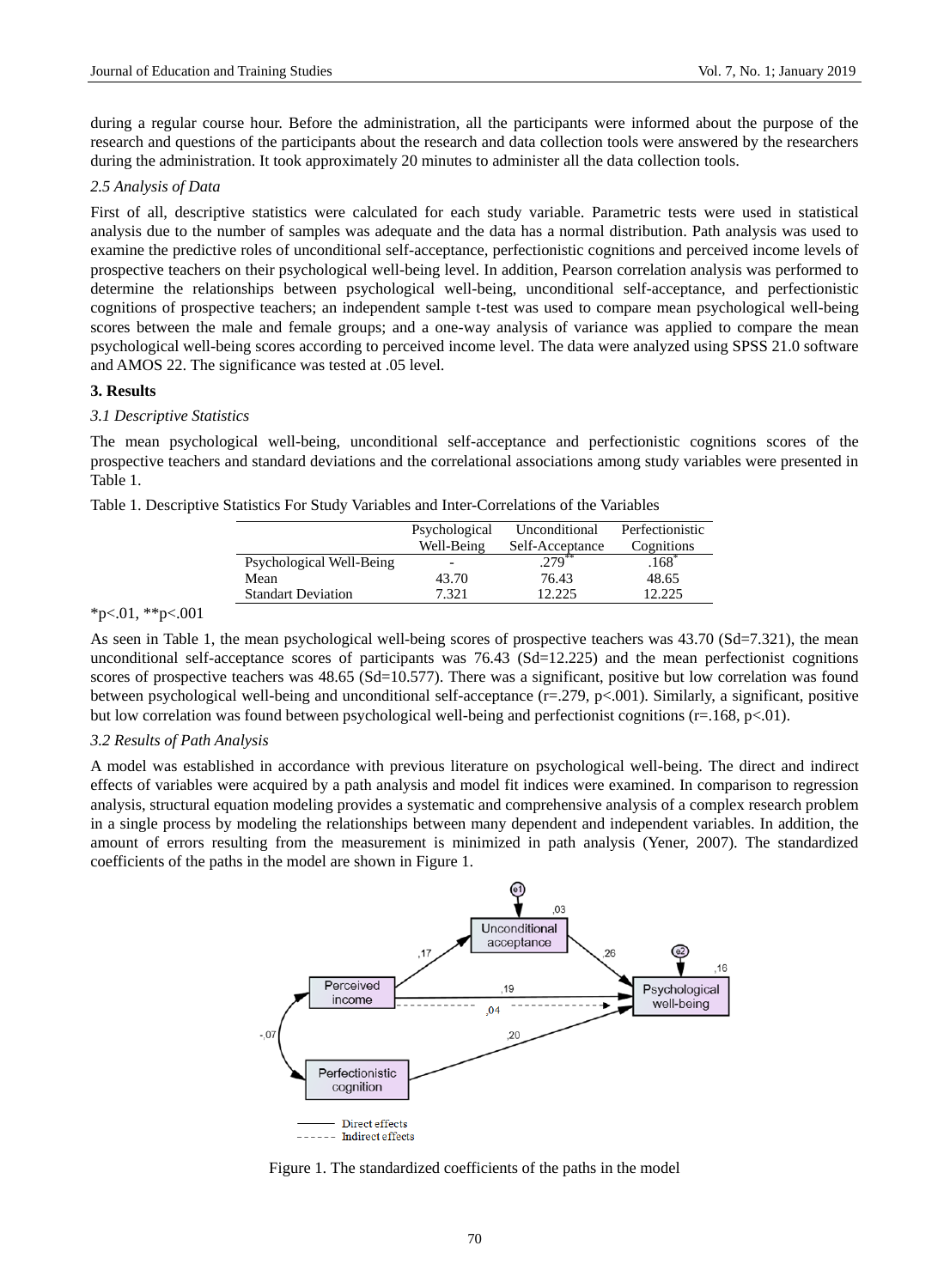According to the results of path analysis, the standardized direct effect of the perceived income level on unconditional self-acceptance and psychological well being were .17 (p<.001) and .19 (p<.001) respectively. The standardized indirect effect of perceived income on psychological well-being was .04. The standardized direct effect of unconditional acceptance and perfectionistic cognitions on psychological well-being were .26 (p<.001) and .20 (p<.001) respectively.

Moreover, the perceived income level accounted for 3% of unconditional self-acceptance. The perceived income level, perfectionistic cognitions, and unconditional self-acceptance accounted for 16% of psychological well-being. Results also indicated that unconditional self-acceptance has the highest impact on psychological well-being and contributes most in the psychological well-being, followed by perfectionistic cognitions, whereas perceived income level is a minor factor. In addition, fit indices of the model was found at an satisfactory level  $(x^2/df = 1.413, p = .243, RMSEA = .033;$ GFI=.997; AGFI=.978; NFI=.968; CFI=.990).

## *3.3 Results of Variance Analysis and T-Test*

The results of the independent sample t-test which was performed for comparing the mean psychological well-being scores of prospective teachers in terms of gender were presented in Table 2.

|  |  | Table 2. Independent Sample T-Test Results of Psychological Well-Being by Gender |
|--|--|----------------------------------------------------------------------------------|
|  |  |                                                                                  |

| ⌒<br>dender |             | Mean                              | n<br>ЮU | $\mathbf{r}$<br>ai |       |         |
|-------------|-------------|-----------------------------------|---------|--------------------|-------|---------|
| -<br>Female | 0.01<br>401 | $\sim$<br>44.3′                   | 6.960   | 376<br>້.          | 3.045 | $.002*$ |
| Male        | $\sim$      | $\overline{$<br>$\Lambda^*$<br>41 | 8.008   |                    |       |         |

 $*p<.01$ 

As seen in Table 2, there was a statistically significant difference between mean psychological well-being scores of female prospective teachers and males'  $[t(376)=3.045; p<0.1]$ . In other words, psychological well-being levels of female prospective teachers (44.37, Sd=6.960) were higher than males' (41.77, Sd=8.008).

The results of the One-Way ANOVA which was conducted to determine the differences of mean psychological well-being scores of prospective teachers in relation to perceived income level were presented in Table 3.

Table 3. One Way ANOVA Results of the Psychological Well-Being by Perceived Income Level

| Variable     | Variance Source | Sum of Square | df  | Mean Square |        |         |
|--------------|-----------------|---------------|-----|-------------|--------|---------|
| Perceived    | Between Groups  | 1079.990      |     | 539.995     | 10.586 | $.000*$ |
| Income Level | Within Groups   | 19128.825     | 375 | 51.010      |        |         |
|              | Total           | 20208.815     | 377 |             |        |         |

\*p<.001

According to the results of one-way ANOVA, the mean psychological well-being scores of prospective teachers differ significantly according to perceived income level  $[F (2,375)=10,586; p<.001]$ . Bonferroni test as a post hoc test was used to test differences between groups. The Bonferroni test is used in groups where the number of samples is not equal and the groups are homogeneous (Kayri, 2009). The results of the homogeneity of variance test indicated that the mean psychological well-being scores of groups did not differ significantly according to perceived income level (p>.05). In other words, results suggested that the groups were homogeneous. Bonferroni test was performed due to the number of samples is not equal and the groups are homogeneous, and results of Bonferroni test were presented in Table 4.

Table 4. Bonferroni Test Results of Mean Differences

| Perceived Income          | Low   | Medium                   | Good      |
|---------------------------|-------|--------------------------|-----------|
| Low                       | -     | $-1.085$                 | $-4.856*$ |
| Medium                    |       | $\overline{\phantom{a}}$ | $-3.772*$ |
| Good                      |       |                          | -         |
| Mean                      | 41.75 | 42.83                    | 46.61     |
| <b>Standart Deviation</b> | 7.708 | 7.492                    | 5 890     |

 $*p<.05$ 

As seen in Table 4, statically significant differences were observed in means of psychological well-being scrores of prospective teachers in relation to perceived income level. According to these results, psychological well-being levels of prospective teachers who perceived their income level as good ( $\overline{X}$  =46.61) were higher than those who perceived their income level as medium ( $\overline{X}$  =42.83) and low ( $\overline{X}$  =41.75).

#### **4. Discussion**

According to the results of the research, unconditional self-acceptance and perfectionistic cognitions positively contribute to psychological well-being but their predicting power is small. In addition, it was found that unconditional acceptance, perfectionistic cognitions, and perceived income level accounted for 16% of psychological well-being. Moreover, it was seen that female prospective teachers' psychological well-being levels were higher than males' and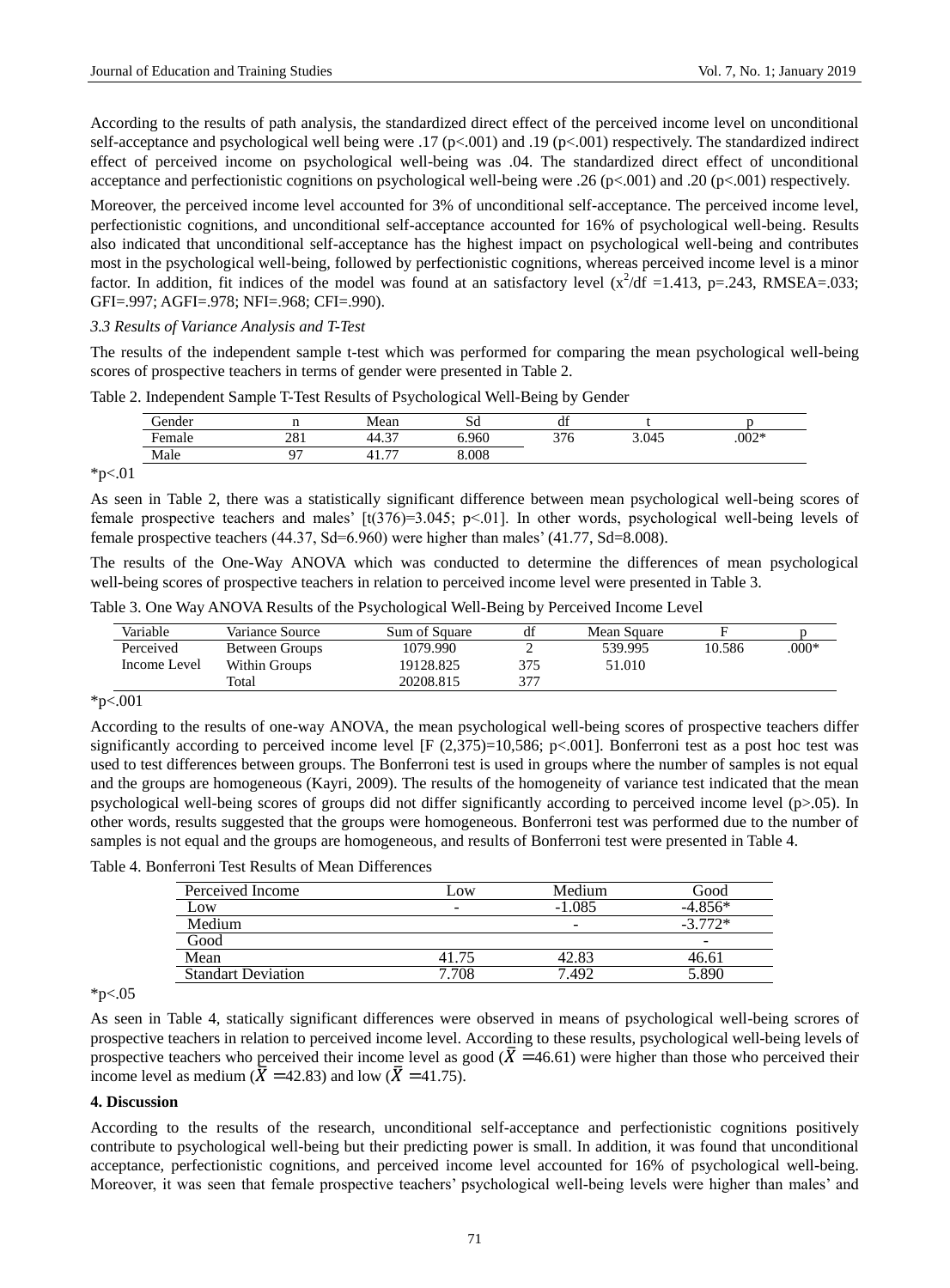participants who perceived their income level as good tended to have higher psychological well‐being scores than those who perceived their income level as medium and low.

When the previous literature examined, it is seen that although there are some studies that how that level of psychological wellbeing did not differ significantly by gender (Çelik, 2016; Güler-Edwards, 2008; Saleem & Saleem, 2017) some other studies suggest that psychological well-being differed by gender. In his study which aims to focus on the meaning of psychological well-being Ryff (1989a) examined the dimensions of psychological well-being by age and gender. He demonstrated that female participants reported a high level of psychological well-being than male participants. Chow (2007) reported that female students had higher levels of psychological well-being. In their study which was conducted to investigate the impact of volunteering in a church on psychological well-being, Krause and Rainville (2018) demonstrated that women volunteers experience a greater sense of well-being than man volunteers. These findings support the results of the present study.

Another finding of this study indicated that psychological well-being levels of participants who perceived their income level as good were higher than those who perceived their income level as medium and low. There are many studies that support this finding (Cenkseven, 2004; Chow, 2007; Krause & Rainville, 2018; Mills et al., 1992; Moe, 2012). Economic difficulties may reduce psychological well-being in men and women working full time (Mills et al., 1992) and as the socioeconomic status increased the psychological well-being also increased (Cenkseven, 2004; Krause & Rainville, 2018). Chow (2007) demonstrated that participants who had a higher family income and a better physical health, stated a greater level of satisfaction with their relationships with family, friends, and others, displayed a more positive self-image and had less academic stress tended to exhibit a higher level of psychological well-being. In his research Moe (2012), considered economic income instead of perceived income, and found that psychological well-being increased as perceived income increased. These researches support our research findings.

In our review of the previous literature, no study was found which addressed the predictive roles of unconditional self-acceptance, perfectionistic cognitions and perceived income level together. To our knowledge, only Godin (2010) investigated the relationship between psychological well-being, knowledge of the Enneagram system and unconditional self-acceptance. As a result, she concluded that there was no association between psychological well-being and knowledge of the Enneagram system but there was a low positive correlation between psychological well-being and unconditional self-acceptance. These results are consistent with our results indicating that there is a positive bot low association between psychological well-being and unconditional self-acceptance. Indeed, it is thought that self-acceptance which is a dimension of psychological well-being (Ryff, 1989a) is necessary for mental health (Rogers, 1951). Therefore, it is not surprising that self-acceptance and psychological well-being are related.

There are several studies in the literature on predictors of psychological well-being. In these studies, the predictor roles of religiosity (Saleem & Saleem, 2017), past experiences (Ryff & Heidrick, 1997), perceived social support (Garcia, Ramirez, Jariego, & Isidro, 2002; Moe, 2012; VanderZee, Buunk, & Sonderman,1997), individual control (Garcia et al. , 2002), education and income level (Moe, 2012) on psychological well-being were examined. In their study, Cenkseven and Akbaş (2007) found that subjective well-being and psychological well-being of university students were predicted by extraversion, neuroticism, the locus of control, learned resourcefulness, social relations, leisure activities, and gender. Baroni, Nerini, Matera and Stefanile (2016) demonstrated that psychological well-being has an important role in mediating the relationship between emotional distress and mindfulness. No study was found which addresses the role of perfectionistic cognitions on psychological well-being. The results of the current study suggested that perfectionistic cognitions positively contribute to psychological well-being, but its contribution to the variance is small. In the previous literature on perfectionistic cognitions, it is surprising that psychological well-being increases as perfectionist cognitions increases. People who often use perfectionist cognitions often criticize and punish themselves (Flett et al., 1998) thus this may adversely affect their psychological well-being. Indeed, perfectionistic cognitions is known to be associated with high stress and anxiety (Flett et al., 2002). However, in Ryff's (1995) theory, it is emphasized that an individual should realize his/her true potential and expand his/her potential to strive for perfection. In addition, perfectionism has a positive and healthy component. Given that the positive and healthy component of perfectionism which is labeled as perfectionistic strivings were associated with conscientiousness, positive emotions and life satisfaction (Stoeber & Otto, 2006)' it can be expected to have an impact on psychological well-being. Besides, an individual with high psychological well-being is aware of the his\her potential and strives (Keyes et al., 2002). It can be said that striving self-development is also related to perfectionist effort.

Psychological well-being of teachers who play a critical role in children's development seems to be important. Therefore, it can be suggested to develop intervention programs to increase the psychological well-being level of teachers and teacher candidates. In this respect, it is necessary to take into account the variables predicting psychological well-being. By improving the unconditional self-acceptance skills and perfectionist efforts of individuals, the level of psychological well-being can be increased indirectly. Further studies can be carried out not only with prospective teachers but also with teachers working in schools. The variables predicting psychological well-being can be investigated in different and larger sample groups.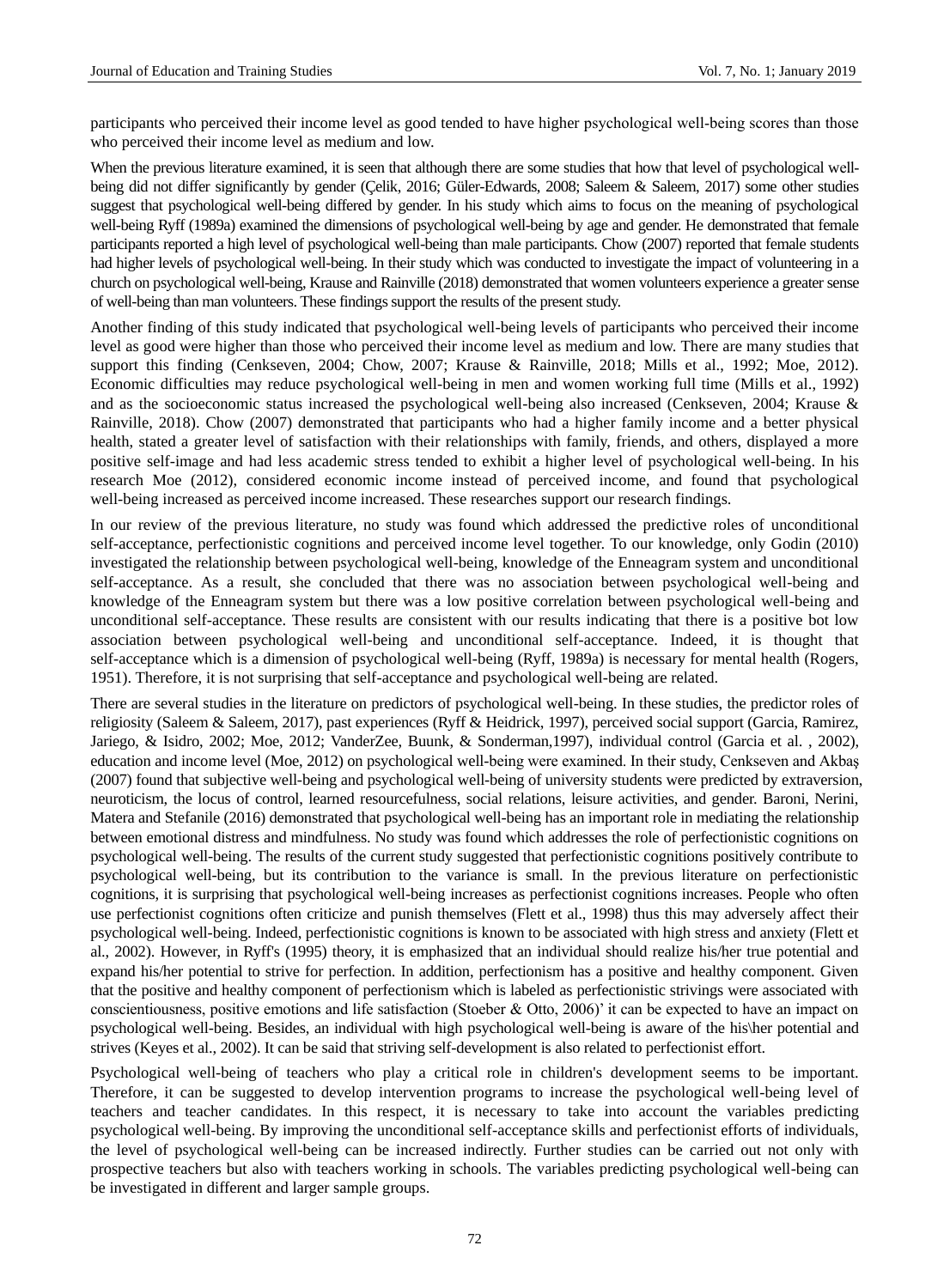#### **References**

- Akın, A. (2009). *The effect of rational emotive behavioral therapy based group counseling to the psychological well-being and self-compassion* (Unpublished doctoral thesis), Sakarya University, Social Sciences Institute, Sakarya.
- Altunbaş, G. (2014). *Psychoeducation program on the use of university students' cognitive emotion regulation strategy and its effect on cognition perfectionists*. (Unpublished doctoral thesis), Gazi University, Education Sciences Institute, Ankara.
- Baroni, D., Nerini, A., Matera, C., & Stefanile, C. (2016). Mindfulness and emotional distress: the mediating role of psychological well-being. *Curr Psychol, 37,* 467-476.<https://doi.org/10.1007/s12144-016-9524-1>
- Besser, A., Flett, G., & Hewitt, P. L. (2010). Perfectionistic self-presentation and trait perfectionism in social problem-solving ability and depressive symptoms. *Journal of Applied Social Psychology, 40,* 2121–2154. <https://doi.org/10.1111/j.1559-1816.2010.00653.x>
- Bradburn, N. M. (1969). *The structure of psychological well-being*. Chicago: Aldine.
- Çelik, O. (2016). *Investigating psychological well-being, perceived social competence and assertiveness in pre-service teachers* (Unpublished master's thesis). Erzincan University, Social Sciences Institue, Erzincan.
- Cenkseven, F. (2004). *Examining the predictors of subjective and psychological well-being of university students*  (Unpublished doctoral thesis), Çukurova University, Social Sciences Institute, Adana.
- Cenkseven, F., & Akbaş, T. (2007). Examining the predictors of subjective and psychological well-being of university students. *Turkish Psychological Counseling and Guidance Journal, 3,* 43-65.
- Chow, H. P. (2007). Psychological well-being and scholastic achievement among university students in a Canadian Prairie City. *Soc Psychol Educ, 10*, 483-493. <https://doi.org/10.1007/s11218-007-9026-y>
- Diener, E., Wirtz, D., Biswas-Diener, R., Tov, W., Kim-Prieto, C., Choi, D., et al. (2009). New measures of wellbeing. Social Indicators Research Series book series (SINS, 39). The Netherlands: Springer. <https://doi.org/10.1007/978-90-481-2354-4>
- Dryden, W., David, D., & Ellis, A. (2010). Rational emotive behavior therapy. In Dobson, K. S. (Ed.), *Handbook of cognitive behavioral therapies* (pp. 226-276). Newyork, USA: The Guilford Press.
- Ellis, A. (1977). Psychotherapy and the value of a human being. In A. Ellis & R. Grieger (Eds.), *Handbook of rational-emotive therapy*. New York, USA: Springer.
- English, H. B., & English, A. C. (1958). *A comprehensive dictionary of psychological and psychoanalytical terms*. New York, USA: Longmans.
- Flett, G. L., Hewitt, P. L., Blankstein, K. R., & Gray, L. (1998). Psycological distress and the frequency of perfectionistic thinking. *Journal of Personality and Social Psychology, 75,* 1363-1381. <https://doi.org/10.1037/0022-3514.75.5.1363>
- Flett, G. L., Madorsky, D., Hewitt, P. L., & Heisel, M. J. (2002). Perfectionism cognitions. rumination and psychological distress. *Journal of Rational-Emotive and CognitiveBehavior Therapy, 20*, 33-47. <https://doi.org/10.1023/A:1015128904007>
- Garcia, M. F., Ramirez, M., & Jariego, I. M. (2002). Social support and locus of control as predictors of psychological well-being in moroccan and peruvian immigrant women in spain. *International Journal of Intercultural Relations, 26,* 287-310. [https://doi.org/10.1016/S0147-1767\(02\)00005-6](https://doi.org/10.1016/S0147-1767(02)00005-6)
- Godin, J. (2010). *The effect of the enneagram on psychological well-being and unconditional self-acceptance of young adults* (Doctor of philosophy). Family and Consumer Sciences Education, Iowa State University.
- Güler-Edwards, A. (2008). *Relationship between future time orientation, adaptive self-regulation, and well-being: self-type and age related difference* (PhD Thesis). The Graduate School of Social Sciences Of Middle East Technical University.
- Hewitt, P. L., & Flett, G. L. (2002). Perfectionism and stress proceses in psychopathology. In G. L. Flett & P. L. Hewitt (Eds.). *Perfectionism: Theory, research and treatment* (pp. 255-284). Washington. D.C.: American Psychological Association. <https://doi.org/10.1037/10458-011>
- Hewitt, P. L., & Flett, G. L. (2007). When does conscientiousness become perfectionism? *Current Psychiatry, 6,* 49-60.

Hill, A. P., Hall, H. K., Appleton, P. R., & Kozub, S. A. (2008). Perfectionism and burnout in junior elite soccer players: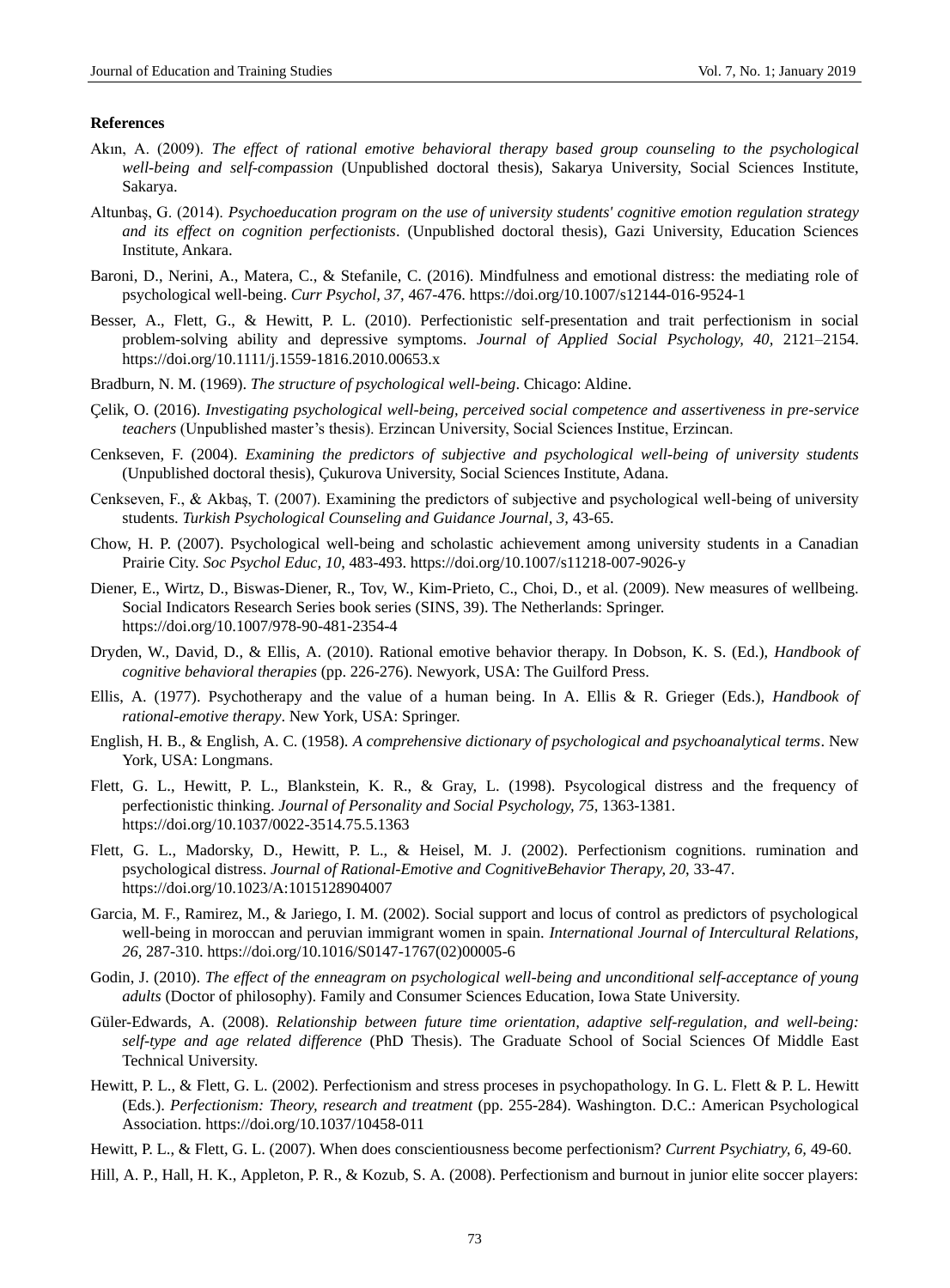The mediating influence of unconditional self-acceptance. *Psychology of Sport and Exercise, 9,* 630–644. <https://doi.org/10.1016/j.psychsport.2007.09.004>

- Jersild, A. T. (1960). *Child psychology*. New Jersey, USA: Prentice-Hall.
- Kahn, J. H., Hessling, R. M., & Russell, D. W. (2003). Social support, health, and wellbeing among the elderly: What is the role of negative affectivity? *Personality and Individual Differences*, *3*, 5-17. [https://doi.org/10.1016/S0191-8869\(02\)00135-6](https://doi.org/10.1016/S0191-8869(02)00135-6)
- Kapıkıran, Ş., & Kapıkıran, N. A. (2010). The validity and reliability of the perceived available support scale. *Ankara University Journal of Faculty of Educational Sciences*, *43*, 51-74. [https://doi.org/10.1501/Egifak\\_0000001202](https://doi.org/10.1501/Egifak_0000001202)
- Karademas, E. C. (2006). Self-Efficacy, social support and well-being the mediating role of optimism. *Personality and Individual Differences*, *40*(6), 1281-1290. <https://doi.org/10.1016/j.paid.2005.10.019>
- Karasar, N. (1994). *Scientific research method*. Ankara: 3 A Araştırma Danışmanlık Limited.
- Kayri, M. (2009). The multiple comparison (post-hoc) techniques to determine the difference between groups in researches. *Fırat University Journal of Social Sciences*, *19,* 51-64.
- Keyes, C. L. M., Shmotkin, D., & Ryff, C. D. (2002). Optimizing well being: the emprical encounter of two traditions. *Journal of Personality & Social Psychology*, *82*, 1007-1023. <https://doi.org/10.1037/0022-3514.82.6.1007>
- Krause, N., & Rainville, G. (2018). Volunteering and psychological well-being: Assessing variations by gender and social context. *Pastoral Psychol, 67,* 43-53. <https://doi.org/10.1007/s11089-017-0792-y>
- Lavasani, M. G., Borhanzadeh, S., Afzali, L., & Hejazi, E. (2011). The relationship between perceived parenting styles, social support with psychological well- being. *Procedia Social and Behavioral Sciences, 15,* 1852-1856. <https://doi.org/10.1016/j.sbspro.2011.04.014>
- MacInnes, D. (2003). Evaluating an assessment scale of irrational beliefs for people with mental health problems. *Nurse researcher*, *10*(4), 53–67. <https://doi.org/10.7748/nr2003.07.10.4.53.c5907>
- Maier, E. H., & Lachman, M. E. (2000). Consequences of early parental loss and separation for health and well-being in midlife. *International Journal of Behavioral Development*, *24*, 183-189. <https://doi.org/10.1080/016502500383304>
- Mills, R. J., Grasmick, H. G., Morgan, C. S., & Wenk, D. (1992). The effects of gender, family satisfaction and economic strain on psychological well-being. *Family Relations, 41*, 440-446. <https://doi.org/10.2307/585588>
- Moe, K. (2012). Factors influencing women's psychological well-being within a positive functioning framework (Doctor of Philosophy). College of Education, University of Kentucky.
- Neenan, M. M., & Dryden, W. (2005). Rational emotive behaviour therapy in a nutshell. https://0-ebookcetral-proquest-com.seyhan.library.boun.edu.tr/lib/bogazici-ebooks/detail. action?docID=334511
- Rogers, C. D. (1951). *Client-centered therapy*. Boston: Houghton Mifflin.
- Roothman, B., Kirsten, D. K., & Wissing, M. P. (2003). Gender differences in aspects of psychological well-being. *South African Journal of Psychology, 33*, 212-218. <https://doi.org/10.1177/008124630303300403>
- Ryff, C. D. (1989a). Happiness is everything, or is it? Explorations on the meaning of psychological well-being. *Journal of Personality and Social Psychology*, *57*, 1069-1081. <https://doi.org/10.1037/0022-3514.57.6.1069>
- Ryff, C. D. (1989b). Beyond ponce de leon and life satisfaction: New directions in quest of successful ageing. *International Journal of Behavioral Development, 12,* 33-55. <https://doi.org/10.1177/016502548901200102>
- Ryff, C. D. (1995). Psychological well-being in adult life. *Current Directions in Psychological Science, 4,* 99-104. <https://doi.org/10.1111/1467-8721.ep10772395>
- Ryff, C. D., & Heidrich, S. M. (1997). Experience and well-being: explorations on domains of life and how they matte. *Internatıonal Journal Of Behavıoral Development, 20,* 193–206. <https://doi.org/10.1080/016502597385289>
- Ryff, C. D., & Singer, B. H. (2008). Know thyself and become what you are: A eudaimonic approach to psychological well-being. *Journal of Happiness Studies*, *9*(1), 13-39. <https://doi.org/10.1007/s10902-006-9019-0>
- Ryff, C. D., Magee, W. J., Kling, K. C., & Wing, E. H. (1999). Forging macro-micro linkages in the study of psychological well-being. In C.D. Ryff & V. W. Marshall (Eds.), *The self and society in aging processes* (pp.247-278). New York, USA: Springer.
- Saleem, S., & Saleem, T. (2017). Role of religiosity in psychological well-being among medical and non-medical students. *J Relig Health, 56,* 1180-1190. <https://doi.org/10.1007/s10943-016-0341-5>